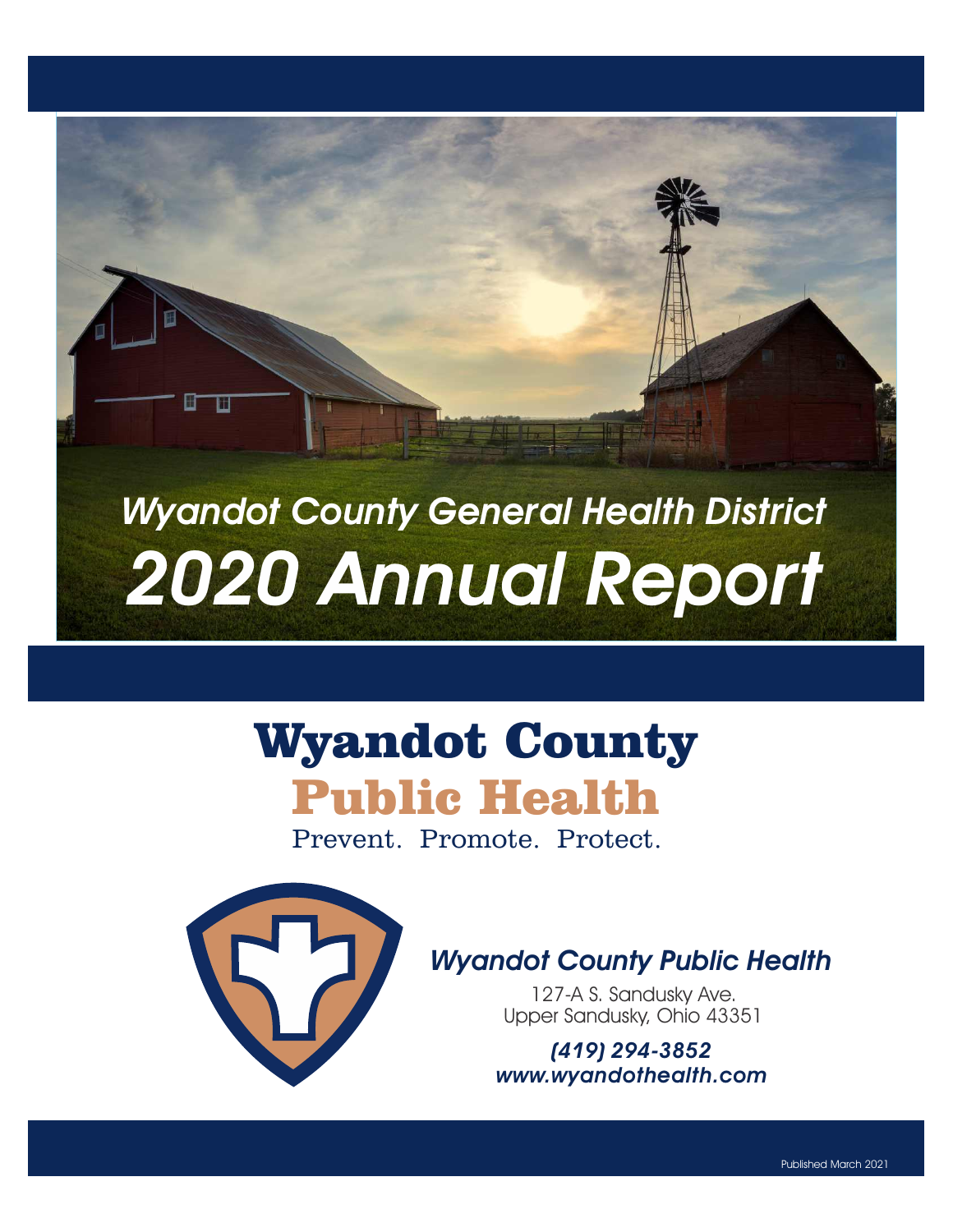# 2020 Health Commissioner Message

 2020 was obviously a year like no other. However, some things did not change. At your local health department, our mission remained the same: Wyandot County Public Health is dedicated to providing health and safety services that positively impact the well-being of all citizens of Wyandot County.

 We continued our mantra of prevent, promote and protect, albeit on a much larger scale. Those who work in public health are always in the background working hard to promote health and safety.

 This year we were forced to be in the spotlight and on the front lines. While the work was amplified 100 fold, it was still work that public health has always done on a daily basis on a much smaller scale. Wyandot County rose to the occasion and every employee at the health department worked harder than they ever have and we did, in my opinion, an excellent job in the midst of a pandemic. We are still fighting hard to eliminate the COVID-19 virus with contact tracing and vaccination clinics, and working with all of our local partners regarding their individual needs.

 During 2020 we also continued our normal work and services with our Registered Sanitarians, Public Health Nursing Division, WIC program and Vital Statistics and did our best to serve our community's needs during a



public health emergency. It has been an honor and a privilege to be the Health Commissioner of Wyandot County in 2020 and see first-hand how a small community can unite together to fight a common enemy.

 Join me in 2021 in continued efforts at eliminating COVID-19 by getting vaccinated. In the meantime social distance, wash your hands, and wear a mask or two. As always, please contact us with opportunities on how we can serve you better. Be safe and may God bless Wyandot County and those who prevent, promote and protect.

*Keri Harris, M.D.* Wyandot County Health Commissioner

### Meet the Members of Our Board of Health 2020 Wyandot County Board of Health



Dallas Risner **President** Current Term: 4/1/2020 - 3/31/2025



Ene Leonard Vice President Current Term: 4/1/2019 -3/31/2024



Bill Aubry Board Member Current Term: 4/1/2016 - 3/31/2021



Joseph D'Ettorre Board Member Current Term: 4/1/2018 - 3/31/2023



Dr. Chevone R. Vent Board Member Current Term: 4/1/2017 - 3/31/2022

**Mission Statement** - The Wyandot County Public Health is dedicated to providing health and safety services that positively impact the well-being of all citizens of Wyandot County.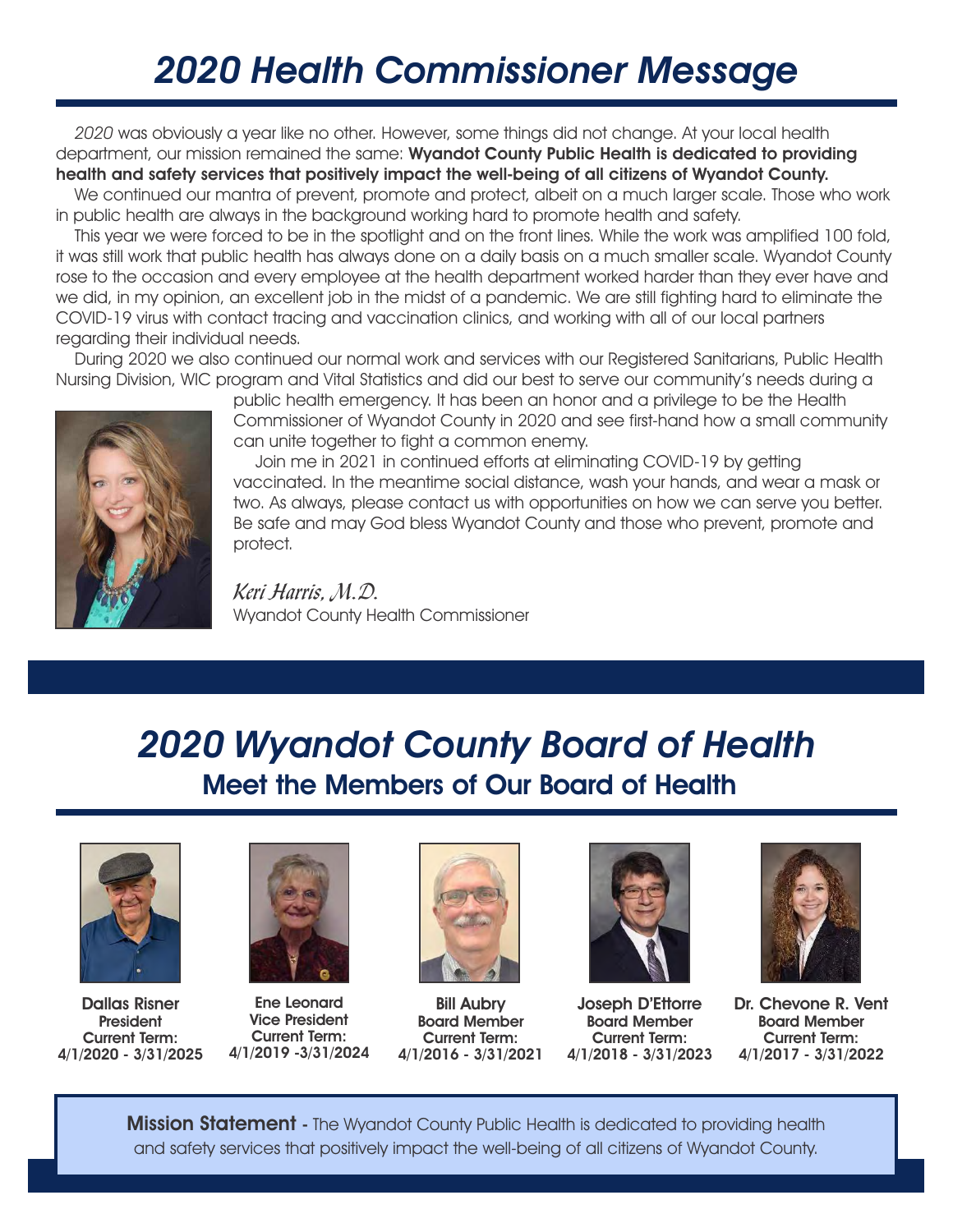# Wyandot County Health Alliance

 In August of 2002, more than 20 local agencies, businesses, health professionals and private citizens established the Wyandot County Health Alliance, a partnership to improve community wellness and quality of life. In 2003, with "A Healthier Wyandot County" as their vision, the Alliance initiated the most comprehensive, county-wide, standardized community needs assessment ever conducted for Wyandot County. The assessment is completed every three years, as required by the Ohio Department of Health. In 2009, assessment data was used to develop the first Community Health Improvement Plan (CHIP). At the end of 2020 we approved survey questions for the 2021 Community Health Assessment (CHA). The CHA survey will be mailed out early 2021. We look

forward to presenting the preliminary data to the public, securing feedback that involves examination and interpretation of data, leading to decision making, evaluation comments, suggestions, and program development.

 The 2018-2021 CHIP identified 3-year strategies as:

- Priority Area 1: Mental Health and Addiction (10 strategies)
- **Priority Area 2: Chronic Disease (7)** strategies)
- Priority Area 3: Cross-Cutting Strategies (6 strategies)
- Priority Area 4: Safe Communities Coalition (1 strategy).

 Using the model Mobilizing for Action through Planning and Partnership (MAPP), the Health Alliance will follow specific strategic planning steps: Choosing Priorities, reviewing a Resource Assessment,



completing a Gap Analysis, reviewing Best Practices, doing Community Themes and Strengths, Quality of Life, and Local Public Health System Assessments, considering Forces of Change, and developing a Community Health Improvement Plan (CHIP) that includes action steps, a time frame, and quarterly reporting.

 The Alliance continues to grow with fresh ideas from new members. If you want to promote "A Healthier Wyandot County," call Wyandot County Public Health at (419) 294-3852, and get involved!

# Wyandot County Public Health Staff





Jamie Crawford, RN (left) replaced Darlene Steward, RN (right) as Director of Nursing in 2020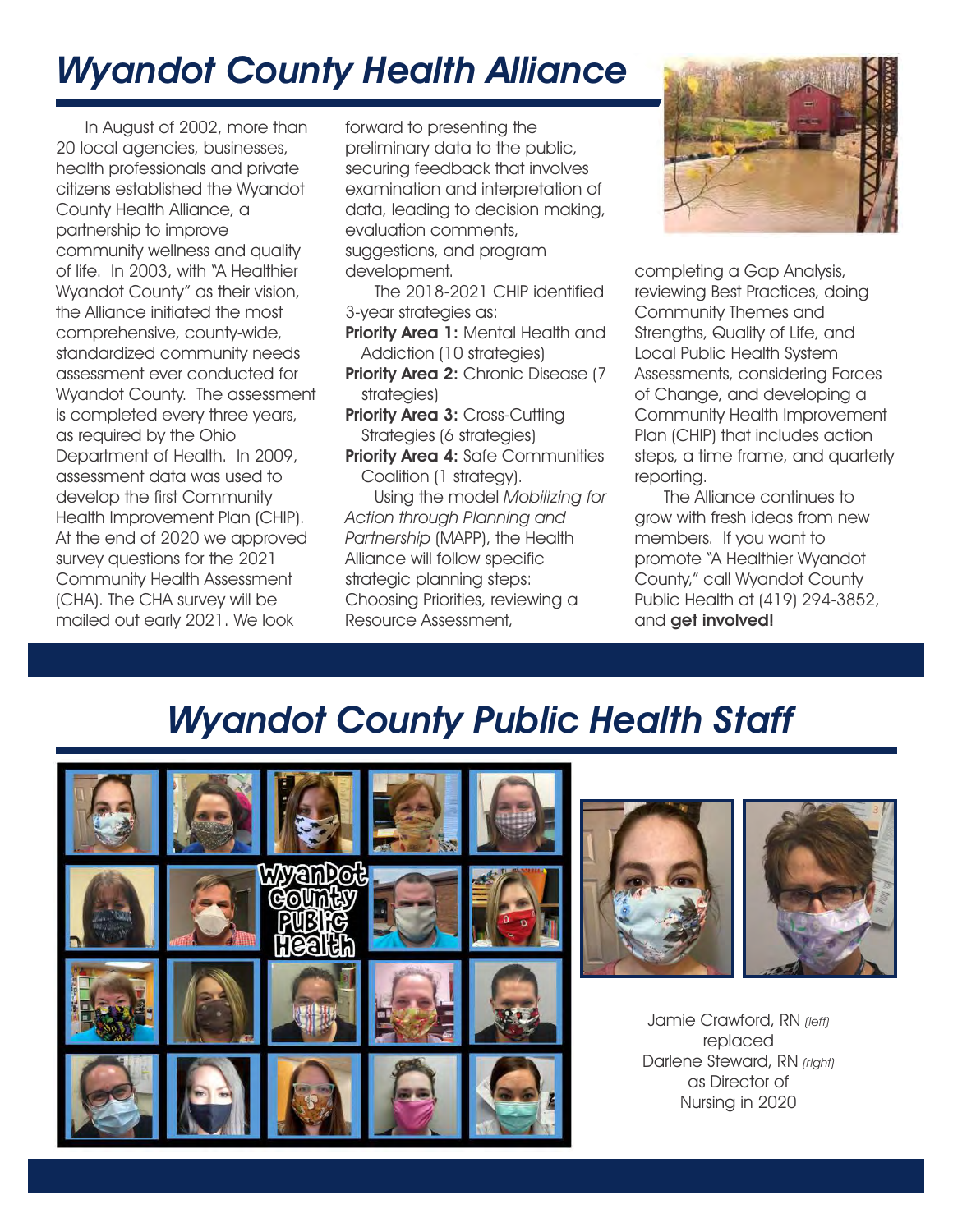# 2020 Fiscal Division

#### Performance Management

 In 2020 the Management Team and Finance Committee continued to monitor operating funds. We looked forward 6 years and back 6 years to establish a history of where we were and set goals of where we want to be. The goal for 2020 was to achieve 45 days of operating funds by years end. We were able to achieve 68.04 days of operating funds because of the COVID-19 money distributed to Local Health Departments. We are cautiously optimistic regarding the 2021financial picture.

#### Fiscal Staff 2020

Administrator Barbara Mewhorter

Registrar, Administrative Assistant Kelli Owens

|      |                                    |                    |                         |                                 |             | <b>Performance Management for All Funds Combined</b> |
|------|------------------------------------|--------------------|-------------------------|---------------------------------|-------------|------------------------------------------------------|
| Year | <b>Beginning</b><br><b>Balance</b> | <b>YTD Revenue</b> | <b>YTD Expenditures</b> | <b>Ending</b><br><b>Balance</b> | <b>Days</b> | <b>GOALS</b>                                         |
| 2013 | \$553,221.75                       | \$2,392,740.03     | \$2,409,188.91          | \$536,772.87                    | 57.93       |                                                      |
| 2014 | \$536,772.87                       | \$2,354,265.11     | \$2,586,526.33          | \$304,511.65                    | 30.61       |                                                      |
| 2015 | \$304,511.65                       | \$2,425,477.38     | \$2,485,346.63          | \$244,642.40                    | 25.59       |                                                      |
| 2016 | \$244,642.40                       | \$2,721,084.49     | \$2,667,276.02          | \$298,450.87                    | 29.09       |                                                      |
| 2017 | \$298,405.89                       | \$2,914,845.83     | \$2,957,055.42          | \$256,196.30                    |             | 22.53 Operating Funds for 30 Days                    |
| 2018 | \$256,241.30                       | \$2,115,481.44     | \$2,083,977.53          | \$287,745.21                    |             | 36.04 Operating Funds for 30 Days                    |
| 2019 | \$287,745.21                       | \$1,719,947.20     | \$1,793,478.28          | \$214,214.13                    |             | 31.17 Operating Funds for 30 Days                    |
| 2020 | \$214,214.13                       | \$2,443,604.16     | \$2,109,901.86          | \$547,916.43                    |             | 68.04 Operating Funds for 45 Days                    |
| 2021 |                                    |                    |                         |                                 |             | <b>Operating Funds for 60 Days</b>                   |
| 2022 |                                    |                    |                         |                                 |             | <b>Operating Funds for 75 Days</b>                   |
| 2023 |                                    |                    |                         |                                 |             | <b>Operating Funds for 90 Days</b>                   |
| 2024 |                                    |                    |                         |                                 |             | <b>Operating Funds for 105 Days</b>                  |
| 2025 |                                    |                    |                         |                                 |             | <b>Operating Funds for 120 Days</b>                  |

#### Cash Report All Funds Combined

|                                                    | <b>Beginning Balance</b><br><b>January 1, 2020</b> | 2020 Revenue<br><b>YTD</b> | 2020 Transfers In | 2020 Beginning,<br><b>Revenue &amp; Transfer</b><br><b>Total</b> | <b>2020 Expenses</b><br><b>YTD</b> | <b>2020 Transfers</b><br>Out | <b>2020 YTD</b><br><b>Balance</b> |
|----------------------------------------------------|----------------------------------------------------|----------------------------|-------------------|------------------------------------------------------------------|------------------------------------|------------------------------|-----------------------------------|
| <b>County Health</b>                               | \$22,030.17                                        | \$1,092,737.25             | \$111,500.00      | \$1,226,267.42                                                   | \$874,857.49                       | \$146,500.00                 | \$204,909.93                      |
| <b>Recreational Vehicle Park</b>                   | \$443.03                                           | \$1,250.14                 | \$500.00          | \$2,193.17                                                       | \$1,724.72                         |                              | \$468.45                          |
| <b>Water Supply</b>                                | \$3,776.29                                         | \$17,473.86                | \$10,000.00       | \$31,250.15                                                      | \$24,280.41                        |                              | \$6,969.74                        |
| Women Infants and Children Grant                   | \$18,122.78                                        | \$112,102.76               |                   | \$130,225.54                                                     | \$108,975.06                       |                              | \$21,250.48                       |
| <b>Food Service</b>                                | \$7,231.70                                         | \$51,788.02                |                   | \$59,019.72                                                      | \$46,031.68                        |                              | \$12,988.04                       |
| <b>Sanitary Landfill</b>                           | \$72,515.93                                        | \$60,008.94                |                   | \$132,524.87                                                     | \$58,132.39                        |                              | \$74,392.48                       |
| <b>Children &amp; Family Health Services Grant</b> | \$0.00                                             | \$0.00                     |                   | \$0.00                                                           | \$0.00                             |                              | \$0.00                            |
| <b>Manufactured Home Park</b>                      | \$1,906.07                                         | \$2,219.40                 |                   | \$4,125.47                                                       | \$1,129.12                         |                              | \$2,996.35                        |
| <b>Maternal Child &amp; Health Programs Grant</b>  | \$0.00                                             | \$0.00                     |                   | \$0.00                                                           | \$0.00                             |                              | \$0.00                            |
| <b>School Nursing</b>                              | \$9,402.59                                         | \$70,693.65                |                   | \$80,096.24                                                      | \$72,257.13                        |                              | \$7,839.11                        |
| <b>Solid Waste Health</b>                          | \$18,338.65                                        | \$44,326.00                |                   | \$62,664.65                                                      | \$41,783.05                        |                              | \$20,881.60                       |
| <b>Komen Grant</b>                                 | \$0.00                                             | \$0.00                     |                   | \$0.00                                                           | \$0.00                             |                              | \$0.00                            |
| <b>Infectious Waste</b>                            | \$2,109.15                                         | \$0.00                     |                   | \$2,109.15                                                       | \$0.00                             |                              | \$2,109.15                        |
| <b>Swimming Pool</b>                               | \$945.03                                           | \$1,695.69                 |                   | \$2,640.72                                                       | \$1,453.21                         |                              | \$1,187.51                        |
| <b>Public Health Emergency Response Grant</b>      | \$2,311.42                                         | \$425,059.38               | \$61,500.00       | \$488,870.80                                                     | \$302,416.19                       | \$61,500.00                  | \$124,954.61                      |
| <b>Life Skills</b>                                 | \$3,490.13                                         | \$33,085.50                | \$4,500.00        | \$41,075.63                                                      | \$27,598.46                        |                              | \$13,477.17                       |
| <b>Construction &amp; Demolition Debris Fund</b>   | \$19,973.66                                        | \$15,172.90                |                   | \$35,146.56                                                      | \$13,918.86                        |                              | \$21,227.70                       |
| <b>Immunization Action Plan Grant</b>              | \$0.00                                             | \$0.00                     |                   | \$0.00                                                           | \$0.00                             |                              | \$0.00                            |
| <b>Reproductive Health &amp; Wellness Grant</b>    | \$5,409.28                                         | \$34,141.84                | \$20,000.00       | \$59,551.12                                                      | \$53,748.12                        |                              | \$5,803.00                        |
| <b>Household Sewage Disposal</b>                   | \$9,347.27                                         | \$264,955.61               |                   | \$274,302.88                                                     | \$258,439.55                       |                              | \$15,863.33                       |
| <b>Health Department Subtotal</b>                  | \$197,353.15                                       | \$2,226,710.94             | \$208,000.00      | \$2,632,064.09                                                   | \$1,886,745.44                     | \$208,000.00                 | \$537,318.65                      |
| <b>Federal Participation Fund</b>                  | \$16,860.98                                        | \$8,893.22                 |                   | \$25,754.20                                                      | \$15,156.42                        |                              | \$10,597.78                       |
| <b>Homemaker Home Health Aide Fund</b>             | \$0.00                                             | \$0.00                     |                   | \$0.00                                                           | \$0.00                             |                              | \$0.00                            |
| <b>Home Health Trust</b>                           | \$0.00                                             | \$0.00                     |                   | \$0.00                                                           | \$0.00                             |                              | \$0.00                            |
| <b>Home Health Subtotal</b>                        | \$16,860.98                                        | \$8,893.22                 | \$0.00            | \$25,754.20                                                      | \$15,156.42                        | \$0.00                       | \$10,597.78                       |
| <b>Combined District Total</b>                     | \$214,214.13                                       | \$2,235,604.16             | \$208,000.00      | \$2,657,818.29                                                   | \$1,901,901.86                     | \$208,000.00                 | \$547,916.43                      |
|                                                    |                                                    |                            | \$2,443,604.16    |                                                                  |                                    | \$2,109,901.86               |                                   |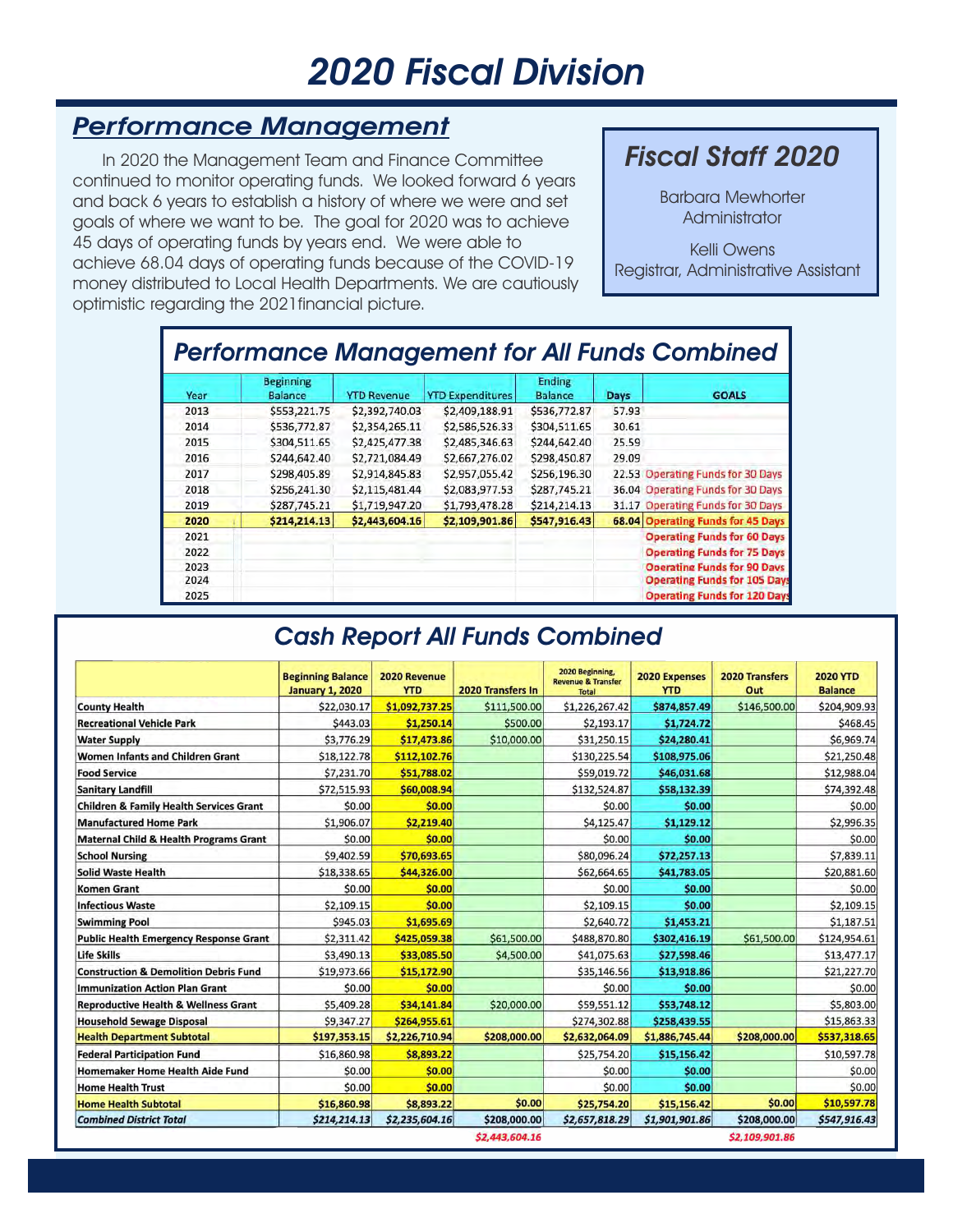The Fiscal Division administers all state, federal, and local grants, oversees the collection of revenues and monitors expenses, payroll and purchasing. The Health District is audited once a year by the Auditor of the State of Ohio and has received a clean audit for many years. In addition to the state audit, the Board of Health Fiscal Committee meets twice annually. This committee is comprised of three members of the Board of Health and the Administrator.

#### 2020 Revenue Sources \$2,235,604





#### Intergovernmental Apportionments, Grants & Other Receipts



| <b>TOTAL</b>                                    |              | \$1,338,357.00 | 100%       |
|-------------------------------------------------|--------------|----------------|------------|
| COVID-19 Grants                                 | <b>COVID</b> | \$366,484.00   | <u>27%</u> |
| <b>EPA Water Pollution Control Grant</b>        | <b>EPA</b>   | \$239,324.00   | 18%        |
| Intergovernmental Other                         | Int Other    | \$218,340.85   | 16%        |
| Help Me Grow Home Visiting                      | <b>HMGHV</b> | \$111,647,35   | 8%         |
| Women, Infants, and Children Grant              | <b>WIC</b>   | \$109,919,00   | 8%         |
| Intergovernmental Apportionments                | Int App      | \$71,926.00    | 5%         |
| Public Health Emergency Preparedness Grant      | <b>PHEP</b>  | \$57,774.00    | 4%         |
| Solid Waste Designated Funding                  | <b>SWH</b>   | \$44,009.00    | 3%         |
| Medicaid Administrative Claiming                | <b>MAC</b>   | \$33,131.45    | 2%         |
| Mental Health & Recovery Board LifeSkills Grant | <b>MHRB</b>  | \$32,572.00    | 2%         |
| Reproductive Health & Wellness Grant            | <b>RHWP</b>  | \$22,631.00    | 2%         |
| Safe Communities Grant                          | <b>OTSO</b>  | \$15,299.35    | $1\%$      |
| State Rollbacks/Reimbursement                   | Rollbacks    | \$15,299.00    | $1\%$      |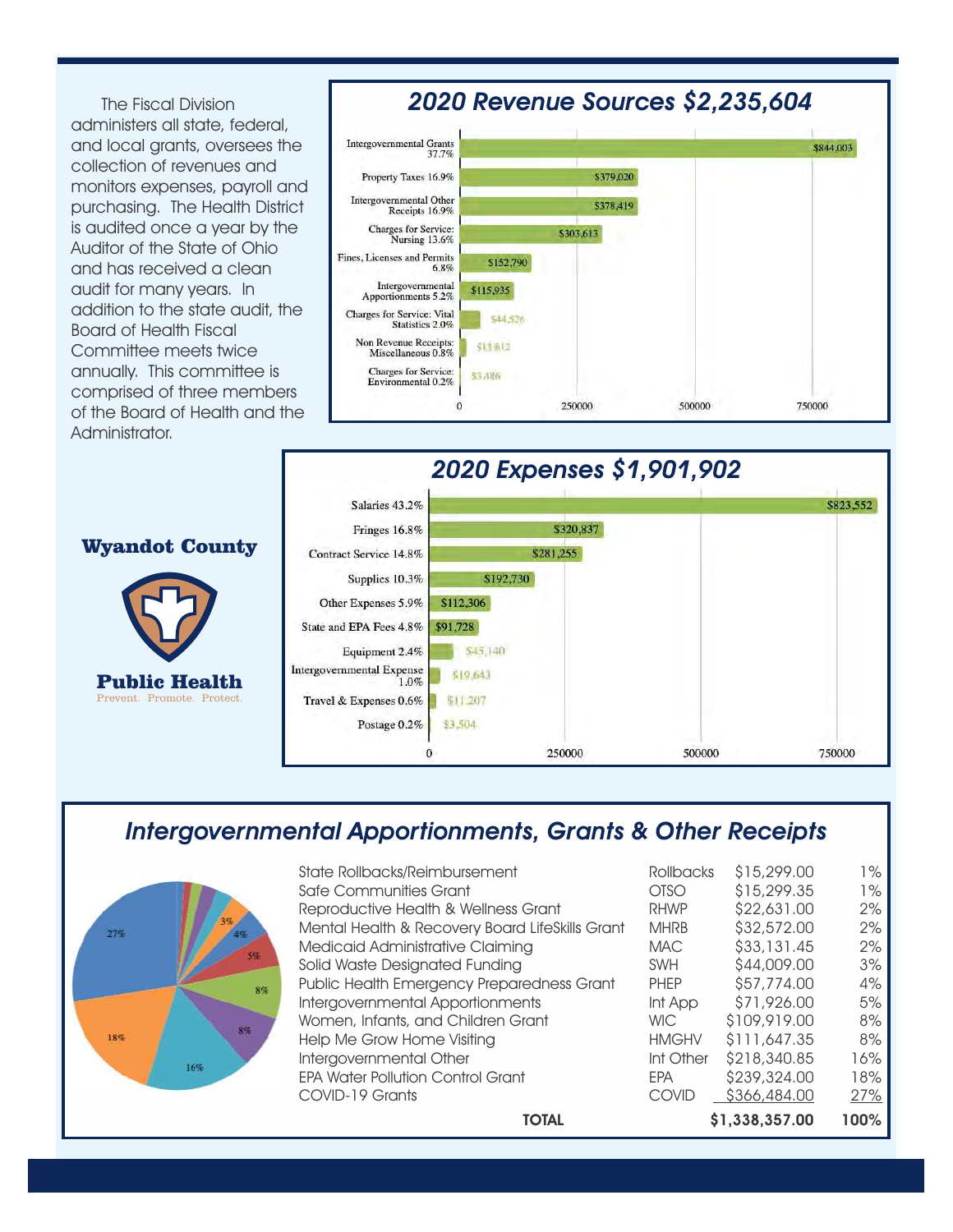# 2020 Environmental Health Report of Activities

The Environmental Health Division's duties include conducting environmental health inspections at restaurants and other food service establishments as well as campgrounds, manufactured home parks, swimming pools, landfills and schools. Additional responsibilities include issuing water and sewage permits for private residences and overseeing the operation and maintenance of septic systems in the county. The Environmental Health Division is also involved in tracking all animal bites and assuring animals are quarantined and vaccinated for rabies.

### 1,673 Environmental Health Consults by Program





#### 2020 Environmental **Staff**

**Director** Jeffrey Ritchey

Danielle Schalk **Sanitarian** 

Jeremiah Aigler **Sanitarian** 



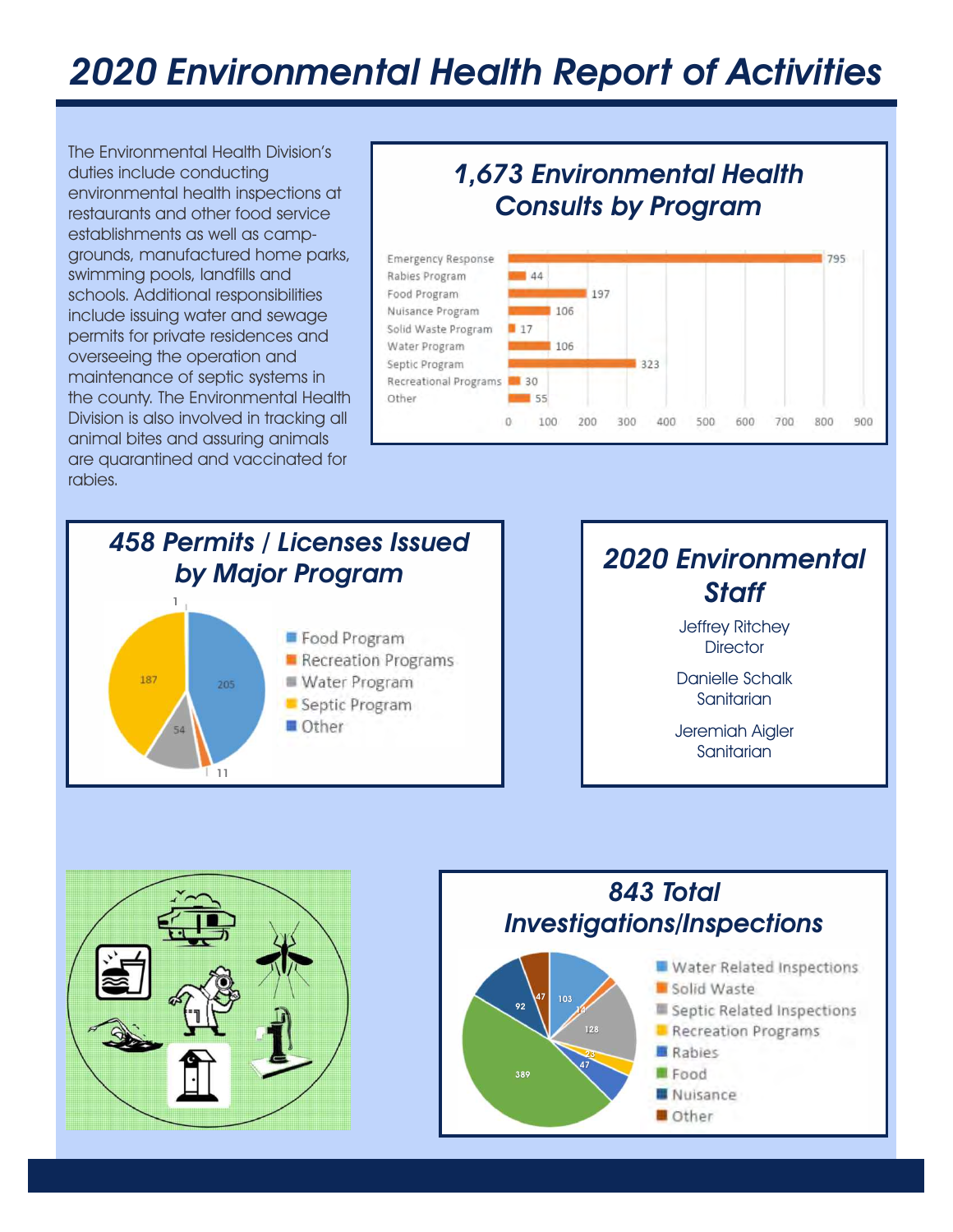### Environmental Health Performance Management



In 2020 the Environmental Health Division continued to monitor positive water sample rates for new and replaced private water systems. The ultimate goal of this project is to reduce the costs and inconvenience associated with the resampling of wells for homeowners, contractors and the Health Department, and to assure safe water for homeowners.



Since implementing changes to our local Household Sewage Treatment System Operational Permitting Program, roughly an additional 100 operation permits are being issued each year for older septic system. Operational Permits help to assure that existing septic systems are being properly maintained and not creating nuisances.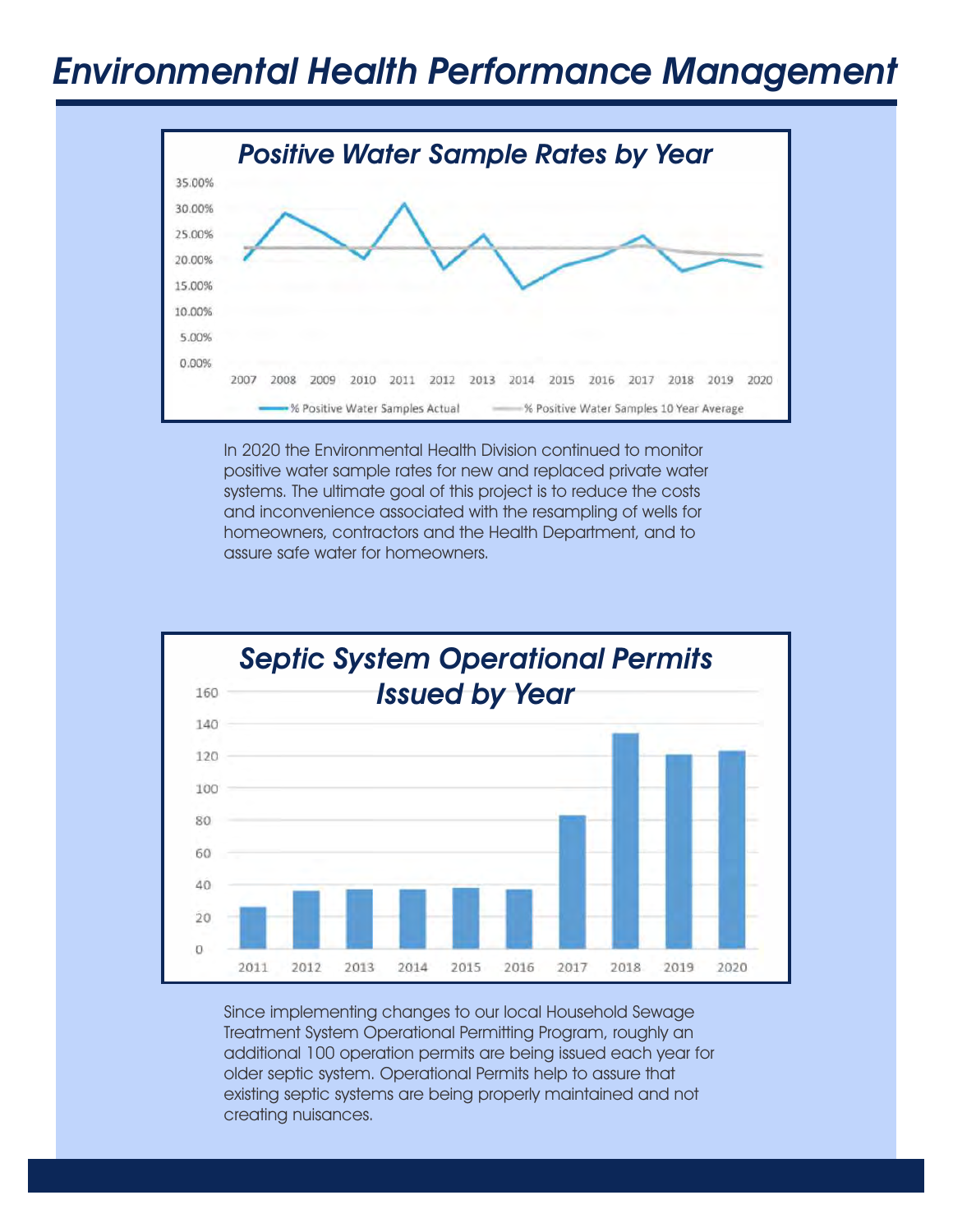# 2020 Public Health Nursing Report of Activities

### Nursing Staff That You Will See in 2021

Jamie Crawford, RN, **Director** 

Ashley Wick, RN, BSN

Beth Bower, RN<br>Christine Hunter, RN, BSN Stephanie Ruhlen, RN Jodi Kimmel, Clerk

Amber Emans, Clerk Shileigh Ricker, RN Michelle Swinehart, Clerk Rhiannon Coppler, RN

Public Health Nursing is defined as the presence of promoting and protecting the health of populations using knowledge from nursing, social and public health sciences (American Public Health Association, Public Health Nursing Section, 1996). Public health nursing practices focus on population health, with the goal of promoting health and preventing disease and disability.

#### 2020 Nursing Programs Included:

Communicable Disease Reporting investigation and follow-up School Nursing Seasonal Influenza Clinics Covid-19 Vaccination Clinics Children with Medical Handicaps Lead Case Management Immunization Clinics for all ages Contact Tracing

Car Seat Distribution and Training Sexual Health and Family Planning Clinic Lice Prevention Help Me Grow Home Visiting Teen & Family Clinic Life Skills Training

Coronavirus greatly impacted Wyandot Count<br>2020. Nursing staff took on multiple new role<br>handle what was needed. Staff began contr<br>tracing to find out who had been around a positive oronavirus greatly impacted Wyandot County in 2020. Nursing staff took on multiple new roles to handle what was needed. Staff began contact case, and who would be at risk of contracting the virus. Case investigation, where each positive case was called to track where they may have come into contact with the virus. The vaccine was also created, and

 vaccination clinics began to help control the spread.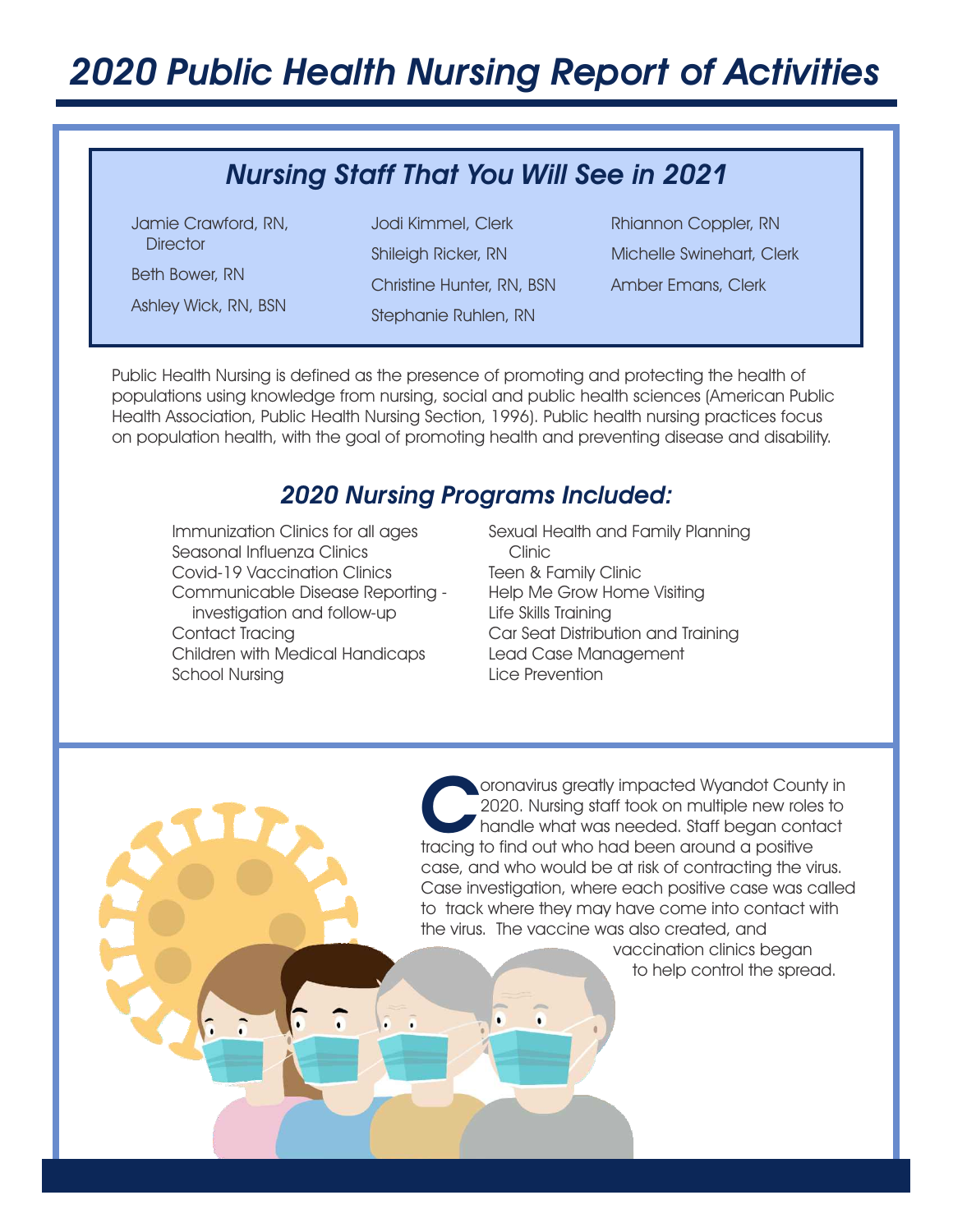### The Pieces to Our Nursing Puzzle



4 Children aged out in 2020 397 Visits

OLC • Upper Sandusky • St. Pete's 4,260 Student Contacts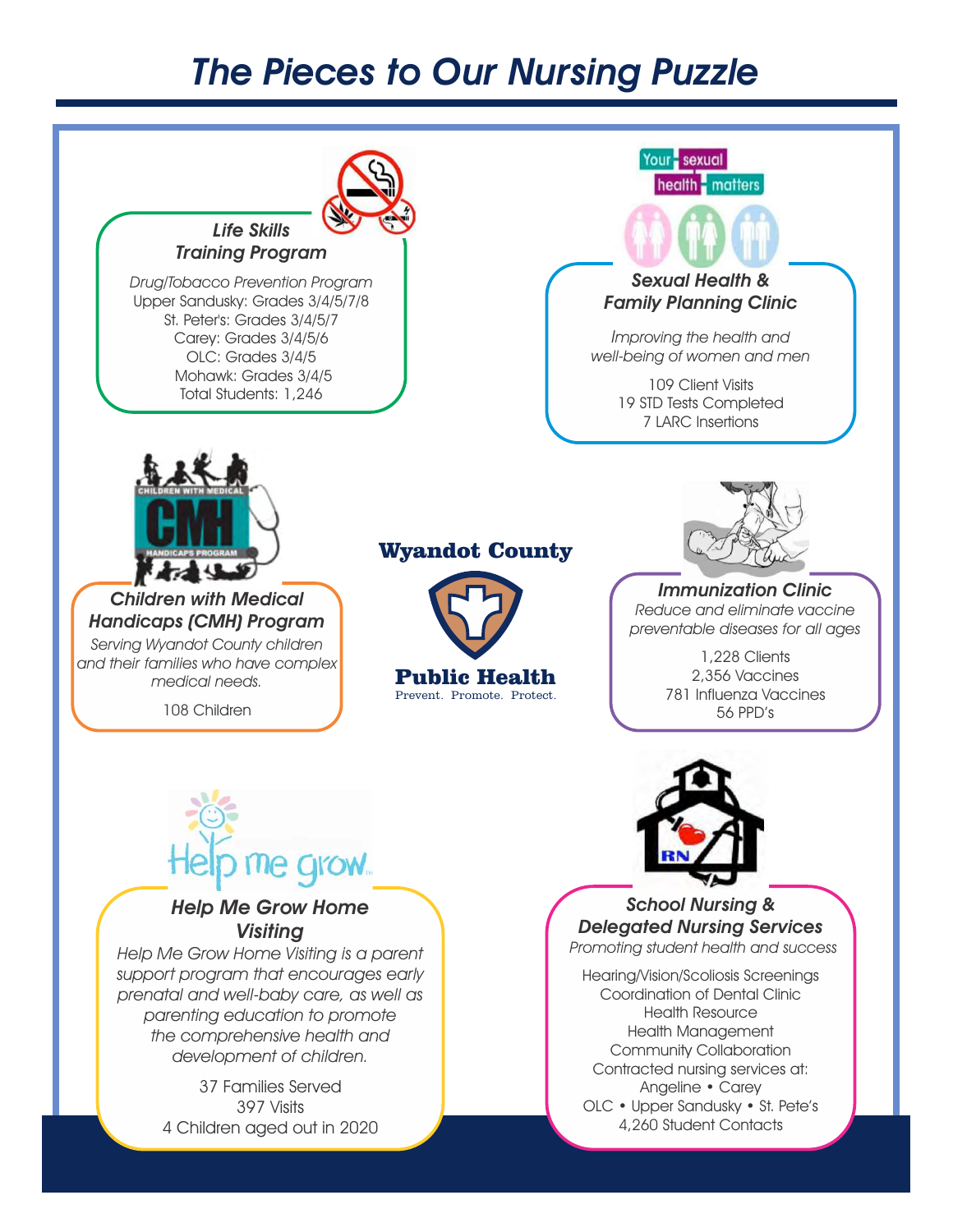# 2020 Primary Cause of Death

Primary causes of Wyandot County deaths have been provided below. It should be noted that additional contributing factors can be included on each death certificate.

| <b>Accidents</b>                                 | Dementia8                                                          |
|--------------------------------------------------|--------------------------------------------------------------------|
| <b>Combined Drug Intoxication</b><br><u>an a</u> | Diabaetes 1                                                        |
| (Fentanyl, Oxycodone/Meth) 2                     | . 15<br><b>OTHER</b>                                               |
| Car-Blunt Force (AV). 2                          | Parkinson's Disease (PK) 4                                         |
| Alzheimer's $(AZ)$ 24                            | Pending. 1                                                         |
| Cancer: (CA) 14                                  | Picks Disease                                                      |
| Bladder 2                                        | Pulmonary $(PU)$ 12                                                |
| Breast $(FB)$ 3                                  | Renal/Kidney (KD). $\ldots$ $\ldots$ $\ldots$ $\ldots$ $\ldots$ 4  |
| Leukemia (LE). $\ldots$ 1                        | Respiratory Failure (RF) 16                                        |
| Liver (LI) 2                                     | Senescence $(SE)$ 8                                                |
| $Lung (LC)$ 10                                   | Sepsis/Septicemia (SP) 1                                           |
| Lymphoma                                         | Stillborn/Fetal Death 1                                            |
| Pancreatic $(PA)$ 2                              | Stroke $(ST)$ . 2                                                  |
|                                                  | Suicide, Other (SU) $\ldots$ $\ldots$ $\ldots$ $\ldots$ $\ldots$ 2 |
| Cardiac/Heart (HT). 94                           | Gunshot Wound 3                                                    |
| COPD (CO) 2                                      |                                                                    |
| COVID-19. 9                                      | Totals: 252                                                        |

### 2020 Vital Statistics

According to Kelli Owens, Registrar, birth certificates for individuals who are born in Ohio and death certificates for people who died in Wyandot County are available for purchase. Both can be obtained in person at the health department, by mail order, or at www.vitalchek.com.

> 915 Death Certificates Issued 338 Burial Permits Issued 772 Birth Certificates Issued

#### Births 2020

| Births Female 2  |  |
|------------------|--|
| Total Births3    |  |
|                  |  |
| Deaths 2020      |  |
| Deaths Male122   |  |
| Deaths Female130 |  |

### Wyandot County Leading Causes of Death 2018-20

#### Total Deaths: 651

- Heart Disease (38% of all deaths)
- Cancer (17%)
- Alzheimers (8%)
- Respiratory Failure (5%)
- Pulmonary (4%)

(Source: Ohio Public Health Data Warehouse, 2021)

### Ohio Leading Causes of Death 2018-20

#### Total Deaths: 387,963

- Heart Disease (22% of all deaths)
- Cancers (19%)
- Accidents, Unintentional Injuries (6%)
- Chronic Lower Respiratory Diseases (5.5%)
- Stroke (5%)

(Source: OCDC/Ohio Public Health Data Warehouse, 2021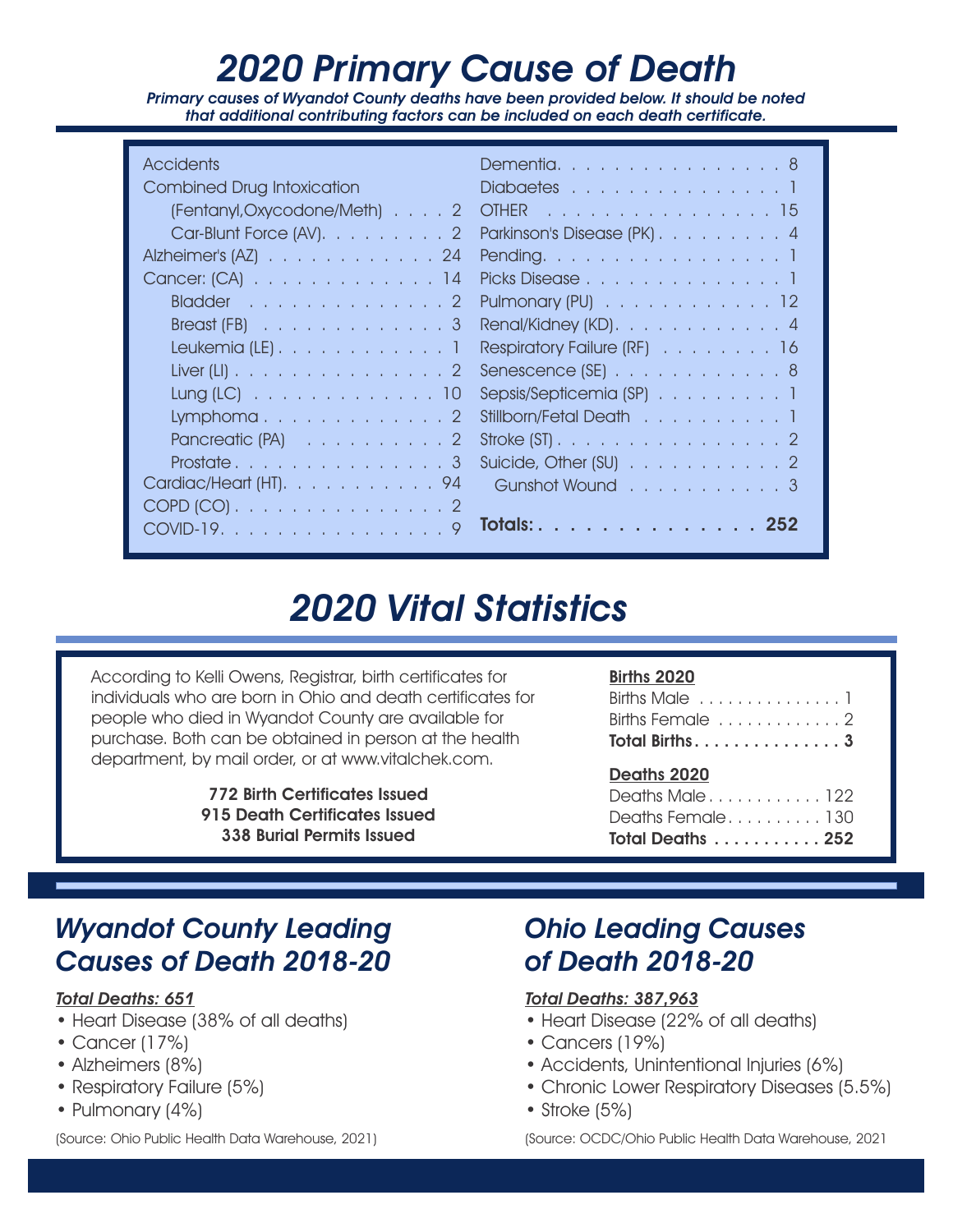# 2020 WIC Report of Activities

#### What a different year we had in WIC!

- 1. Beginning mid-March, all of our appointments were done over the phone. Once the appointment was complete, our participants called us from the parking lot to have their cards loaded.
- 2. We didn't miss any clinic days due to COVID!!
- 3. Our long time WIC clerk, Claire Russell, retired the end of April. We were so fortunate to have her train the new hire before those years of experience went out the door.
- 4. The WIC foods list was expanded to help with spot shortages from the pandemic. A survey of our participants and four local WIC vendors showed few issues.
- 5. Mid-year, the program had new computer equipment installed. With the newer technology, we're able to collect more information electronically and still in a secure manner.
- 6. The program now has two dedicated cell phones, with one being used solely for our pregnant and breastfeeding women. There is an Ohio WIC shopper application that participants are encouraged to use to check benefits and upcoming appointments.
- 7. Social media, especially the Facebook platform, continues to see more traffic.



Arlene Schriner RD, LD, Director

> Carrie Boes Clerk

Jodi Kimmel Medical Assistant

Breastfeeding Peer Helper Erin Logsdon



WIC is a nutrition program that provides assistance for mothers and families who qualify by offering nutrition evaluation and education, breastfeeding education and support, highly nutritious supplemental foods and iron fortified formula if necessary. These promote good health for pregnant and postpartum women, infants and children up

to age five. We work closely with partnering agencies and refer participants to other community service providers in the county for unmet needs.



### Statistics 2020

| Total Annual Number of Appointments 1,012              |
|--------------------------------------------------------|
|                                                        |
|                                                        |
|                                                        |
|                                                        |
| Percentage of Postpartum Women Breastfeeding 56%       |
| Redemption of WIC Benefits in Wyandot County \$118,984 |
| USDA Grant Dollars Awarded\$122,475                    |



### WIC Quality Improvement **Project**

We are excited after nine years to have finally met our goal of a 55% breastfeeding initiation rate for our WIC moms. For 2020, that goal was 75% and are currently at 69%. The Healthy People 2030 objective has been lowered to 54% breastfeeding rate at six months.